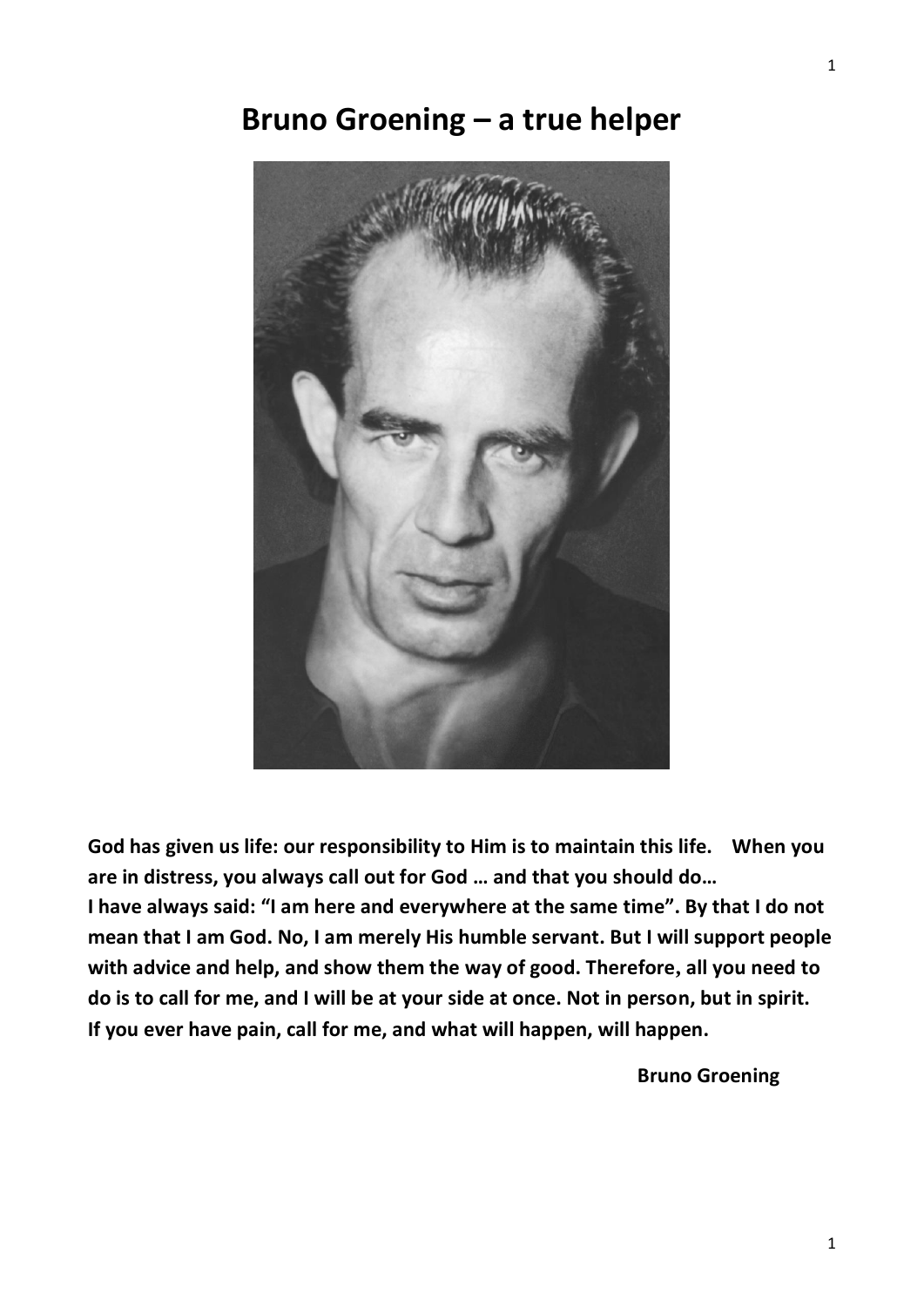### **Introduction**

**This little book is about Bruno Groening; about how to get in touch with him, and what he can do for you. On the first few pages I have written a little of the history of this great helper, and you can read much more on [www.bruno-groening-stiftung.org.](http://www.bruno-groening-stiftung.org/) There you will also find 137 photographs from his life. (\*Bruno's surname – Gröning – is written in English as 'Groening')**

**I clearly remember my own reaction when I first saw his picture; I just wanted to get started as soon as possible with whatever he could teach me. I instantly knew that it was something so pure, so right and so important that I could not wait. '***I had been waiting long enough***,** *this was IT'.* **And it soon proved to be exactly that, namely the energy of 'life itself' that I felt entering my body as soon as I began to contact him. I could feel it in my hands, in my legs and in my skull. When the divine power enters the body, a healing regeneration starts and all kinds of illness is cleaned out.**

**I found Bruno Groening 16 years ago, and during this time I have received much help and healing through this powerful helper, and have learned something about how spirit controls matter. The feeling I have had throughout my adult life; that I had to find my own way to God, has been confirmed, and my decision to reject religious dogma, as I did in my twenties, was proved right for me.**

**To gain help and guidance through Bruno Groening has nothing to do with religion, but it has to do with our own relationship to God, and with how we approach our life.**

**So, if you feel the same way as I did, you can jump to page 6 to read what you can do in order to get help, healing and divine guidance!**

#### **Bruno Groening (1906 – 1959)**

### **There is much that cannot be explained, but there is nothing that cannot happen. Bruno Groening**

From 1949 until 1959 Bruno Groening helped thousands of people who were seeking help and healing for their illnesses. Mass healings took place when Bruno spoke to the great crowds who gathered, as in Rosenheim, in southern Germany.

Thousands of people experienced healing from their sufferings, receiving the divine healing power through Bruno Groening, and just as many received essential help and guidance in many different ways.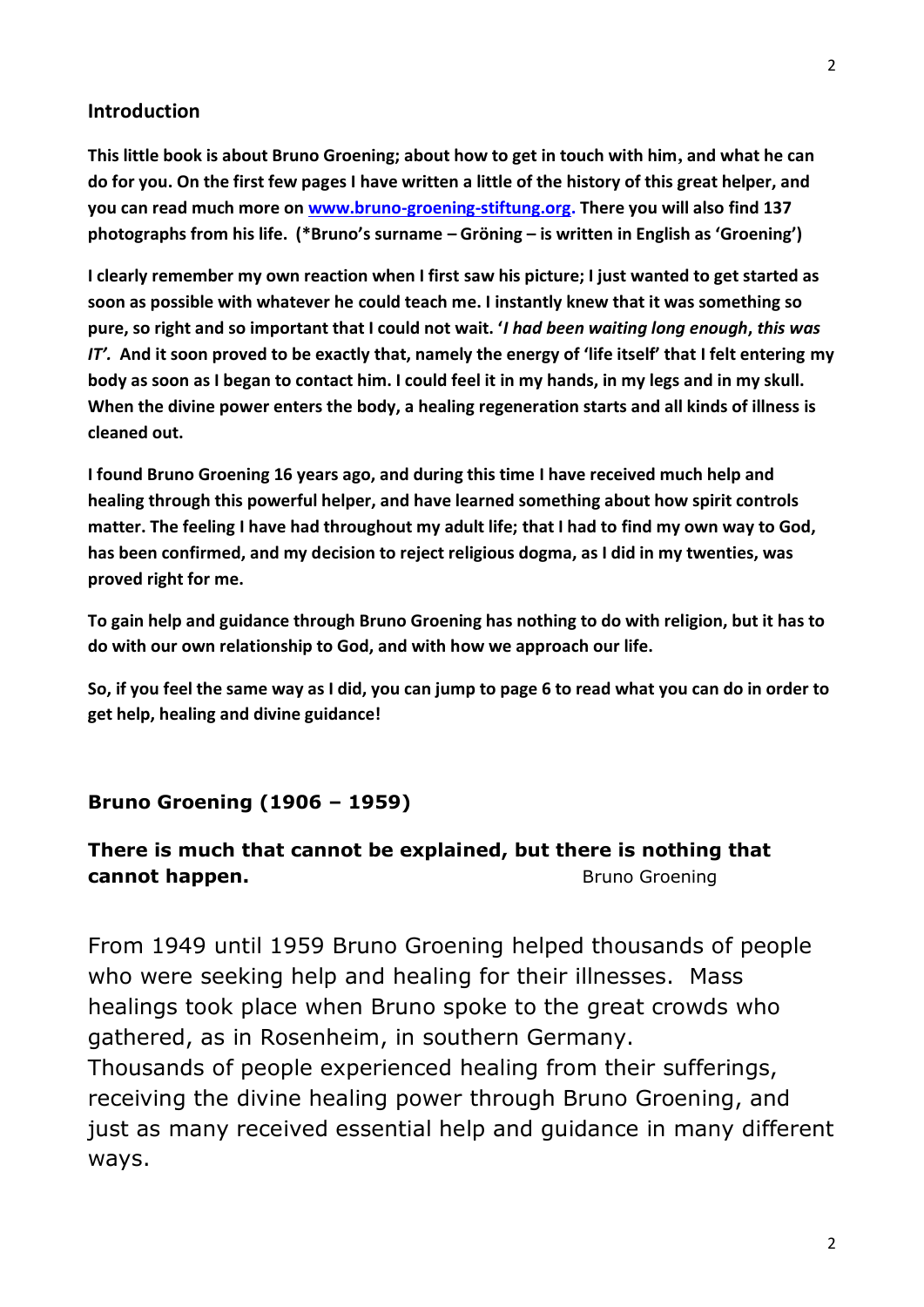In these important times for mankind, Bruno Groening is still a helper for anyone who wants to contribute to the 'new world' and to human survival.

### **"Everybody must die, and so must I, but I will not be dead. When someone calls on me I will help them, and I will continue to help as long as God permits!"**

**This statement from Bruno Gröning has been proven thousands of times, so I have to draw the conclusion that - Yes, Bruno Groening's spirit is still helping mankind.**

"**If people had listened to the message 2000 years ago, I would not have had to come**". **Bruno Groening Come** and the set of the set of the set of the set of the set of the set of the set of the set of the set of the set of the set of the set of the set of the set of the set of the set of the set o

**Bruno Groening** was born in Danzig-Oliva on the 31st. of May 1906, as the fourth of seven children. He lived his life in the Consciousness of Christ. As a little child, he had a calming effect on people and animals. He did not take part in the wild games of the other children, and was considered a loner. He became ill with diphtheria as a young boy, but did not want the doctors' help, and just lay on the floor for a whole year. He was not expected to survive, and was even given the last rites, but the illness eventually left him and he regained full health. That was his personal battle against evil - he listened only to God's advice, and he won his battle.

He went to school for 5 years, and then started learning carpentry, but never became fully qualified because the factory went bankrupt shortly before his final exam.

Bruno had many different jobs, and was always considered to be a skilled and helpful companion. Throughout this early part of his life, he often healed sick people, but hid the fact that it was actually 'himself' doing it. He just said that he 'knew someone who could help', and told the person that he or she was not sick, and would get well – and it happened!

In 1949 Bruno Groening became widely known because he healed a young boy who suffered from muscular dystrophy. From that day on and until his death, people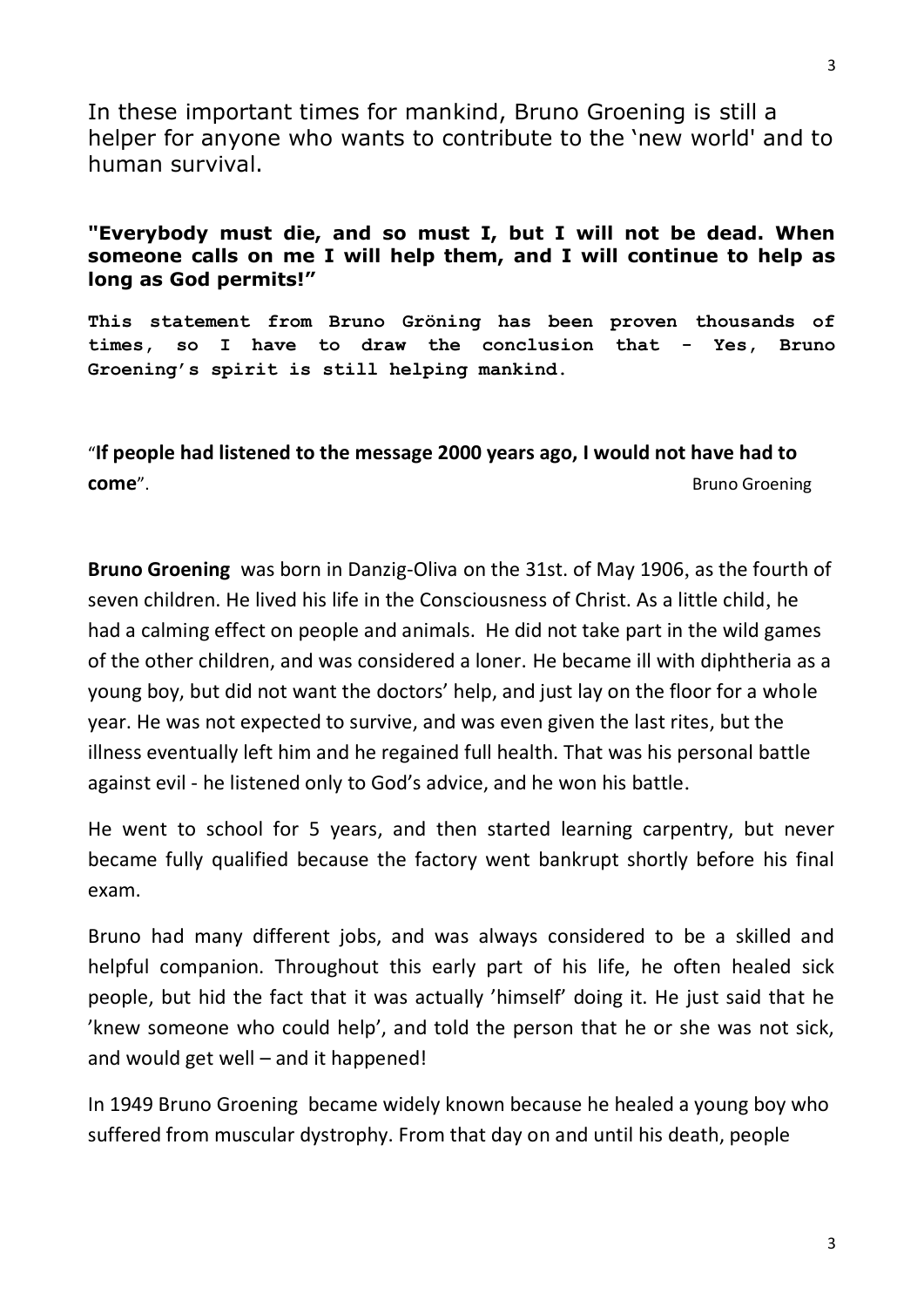flocked around Bruno everywhere. Thousands of people regained their health. Many of them are still alive today, and they testify that their healings have persisted throughout their lifetimes.

Bruno Groening did not give treatments, **'***because illness should never be given any attention***'** He spoke to people, and they were spontaneously healed. He did not want money for his work, explaining that God's power cannot be purchased. His purpose in life was to help humanity: to make us understand that we really make our own destiny, for good or ill. He had chosen as his task to build a bridge between humanity and God, or as some prefer to say; 'the Great Creative Force'. In the year 1949, up to 30.000 suffering people gathered on a stud farm in southern Germany, waiting patiently for a week for Bruno to come. He arrived, and the happenings before, during and after his stay there, can only be described as miraculous. Blind people became able to see again, lame people were enabled to walk... How is it that there is nothing in the history books about all these happenings? One might very well ask...

Due to intrigues and resistance from the medical profession, Bruno Groening was soon prohibited from healing and he was not allowed to help people publicly , although he never asked for money for the healings. He always said that he was God's little servant, and that all thanks should be directed to God. But as so many times before, peoples' greed and jealousy came to the surface. Slander and rumours about him were given to the journalists, and we all know how the newspapers print things in order to increase their sales! Therefore, private groups were formed, who invited Bruno Groening to come and speak privately with them, and in this way he was able to help people, but not on such a large scale as he might have done, had he been treated fairly.

# *"Everybody must die,and so will I, but I will still be alive... And if someone calls on me, I will come and help, if God permitsl"*

These words from Bruno are not only words, but a reality. Generations of materialism have affected our ability to know and to receive *Gods* '*healing stream*'; the universal healing energy - it has just been forgotten. Bruno Groening teaches and reminds us how to receive it.

Somehow it is as if Bruno Groening regenerates our spiritual memory, he presses a button, and divine help comes through and we become open to divine guidance.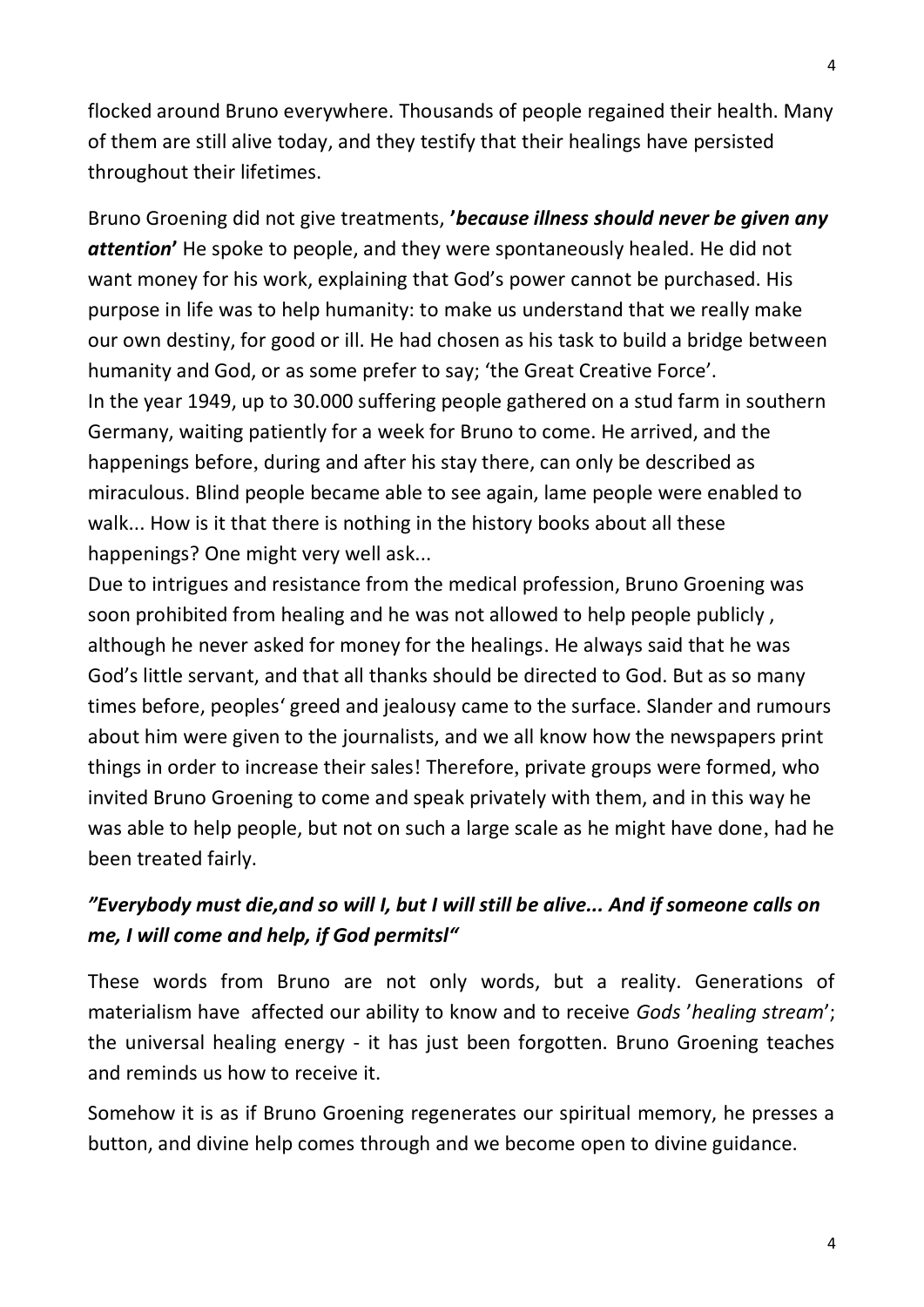Early in his life, Bruno became convinced that he was stronger than evil, and he proved it many times. He told people that Satan exists and does everything to prevent us from finding out that we are made in God's image. He knew that all the sufferings in the world come from the lack of this understanding, and that illness comes from lack of trust and belief in love. Bruno Groening could see right through people: he saw their illnesses and he knew instantly what kind of evil they had absorbed, but he never blamed nor shamed anyone for that. He said: "**It is evil that led you to me."** By saying that, he meant that people needed help because they were suffering, not that they had the devil in their body, although that could be true in rare cases. He said; "**give me your illness, for you are sitting on it**". In the 1950's such a statement was difficult for some people to understand, like the confused lady who said: "… *but I do not have hemorrhoids*!"

I think that people today can better understand what he meant, namely that we get sick from thinking negatively too much, and from acting on it, too. That does not mean we think like thieves and murderers, but that we *worry* about getting sick, about our children, we listen to gossip, and we exchange it, we think badly about others, we are jealous, greedy and egotistical. These are matters that we are not meant to carry in our minds, and they should not steer our lives, because they make us sick. They can also lead us into really bad conduct and consequences. In that respect we may carry evil with us all through our life. When we return to the spiritual world, we will truly regret it if we in life had not listened to our consciousness, to our inner voice, that we did not search for God within ourselves. Instead, many of us have only nurtured our own self-righteousness and have never looked any deeper.

Each time a person is healed by God's power through Bruno Groening, the evil links attached to the illness are deleted, and a gift of grace is given to the person. This is a gift from God, given through his great helper Bruno Groening, as he was called when he lived here on earth.

Looking at pictures of him, people have thought that Bruno Groening was suffering from a severe goitre, but that is not exactly the case. The divine power that he forwarded to those seeking help was somehow assisted by his greatly enlarged thyroid gland. When he spoke to the masses, his neck became enlarged, and then he felt immensely well. He was able to transmit the healing power through this remarkably developed and specialised organ. His powerful voice also became charged with the healing power as it passed close to the thyroid . (In Africa it is known that a person who has such a neck has a huge gift and a natural authority.)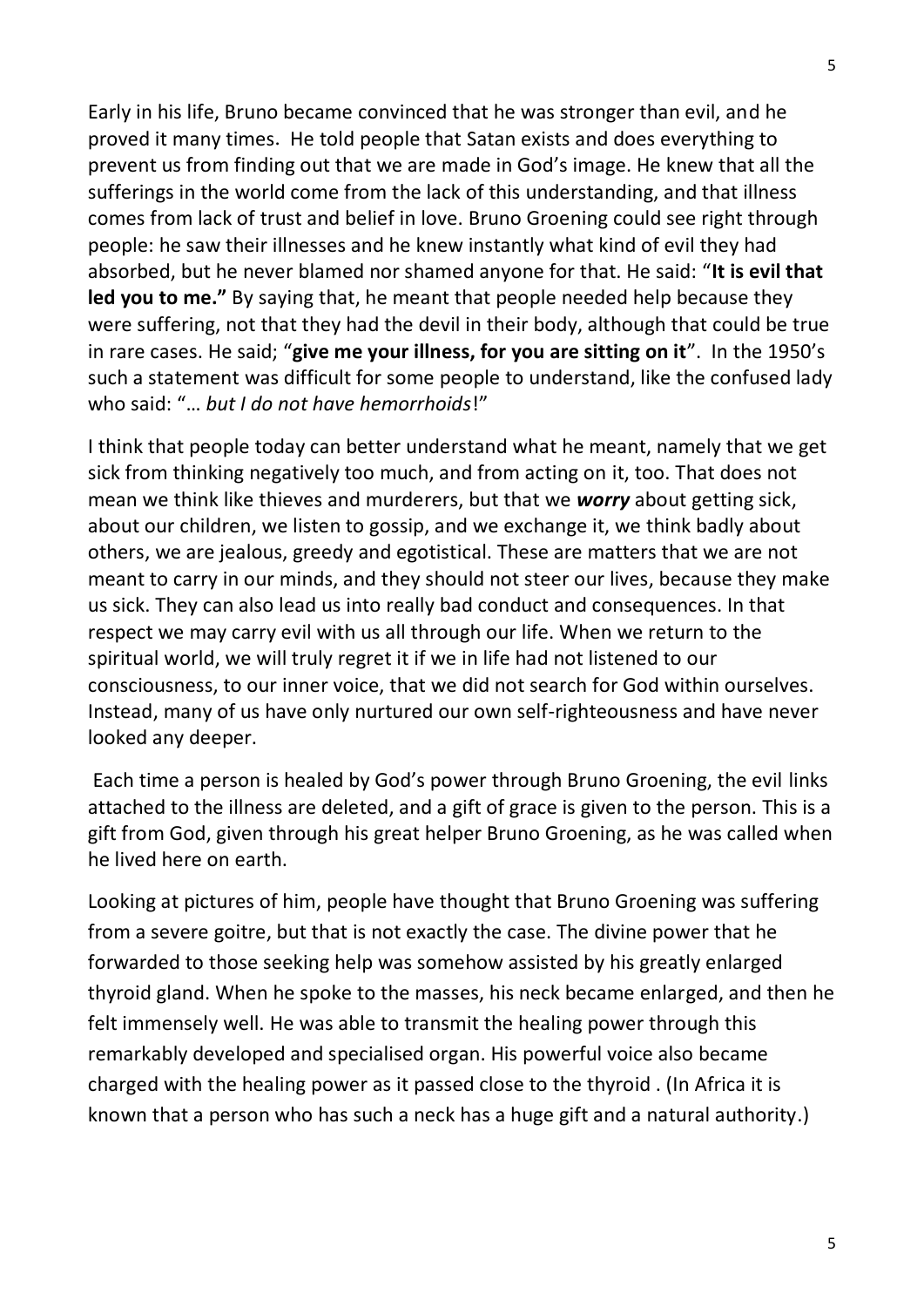"*His eyes look straight through me*," *He looks dangerous,*" "*I dare not look at him*" these are typical words from some people when they see his picture for the first time. They are actually looking at their own fears, because Bruno looks right into your soul and he knows what your fears are, so that is why you might feel afraid when you look at his picture. You can actually see or feel that he is alive: you are not looking into a dead man's eyes, because, as he promised before leaving this world; he is still very much alive in the spiritual world, and is in contact with thousands of people today. There is always room for one more person within his circle of charity. Since you are also a spirit AND a human being, your spiritual part recognizes the spirit of the soul whose name was Bruno Groening when he lived in Germany, from 1906-1959.

### Bruno said**: 'Trust and believe, the divine power helps and heals!'**

God equipped our body with white blood cells, and provided them to destroy any malign invaders that might come our way. Why don't we trust that? If we think that we might get sick, e.g. because we have been in a house where there was influenza, we tell our body that with our thoughts and they create feelings in the body. So the white blood cells get confused, and our strong mind thinks the same thought over and over again, until we may even get our 'expected' influenza. It does not help that we think "*I must not get sick*!" Our minds are filled with fearful thoughts of sickness, and they will win again, it is demonstrating 'mind over matter'. Throughout generations, we have allowed negative thoughts to become the rulers over our body, and our natural instincts are more or less gone, taking our natural protection and life-stimulating powers with them.

### **Spirit and science**

Bruno tells us to become aware of our thoughts, and to let go of the negative thoughts the same second they enter our mind - or even better; they should not enter our mind at all. Today I think maybe we know more about how our own and others thoughts affect us, than we knew 60 years ago. Therefore Bruno Groening's words are becoming easier to understand as we move into the New Age.

Much is written about how good positive thinking and affirmations are for us, and the latest news is that some Russian scientists have proved that we can talk to our DNA. Quote: '*There is evidence for a whole new type of medicine, in which DNA can be influenced and reprogrammed by words and frequencies so*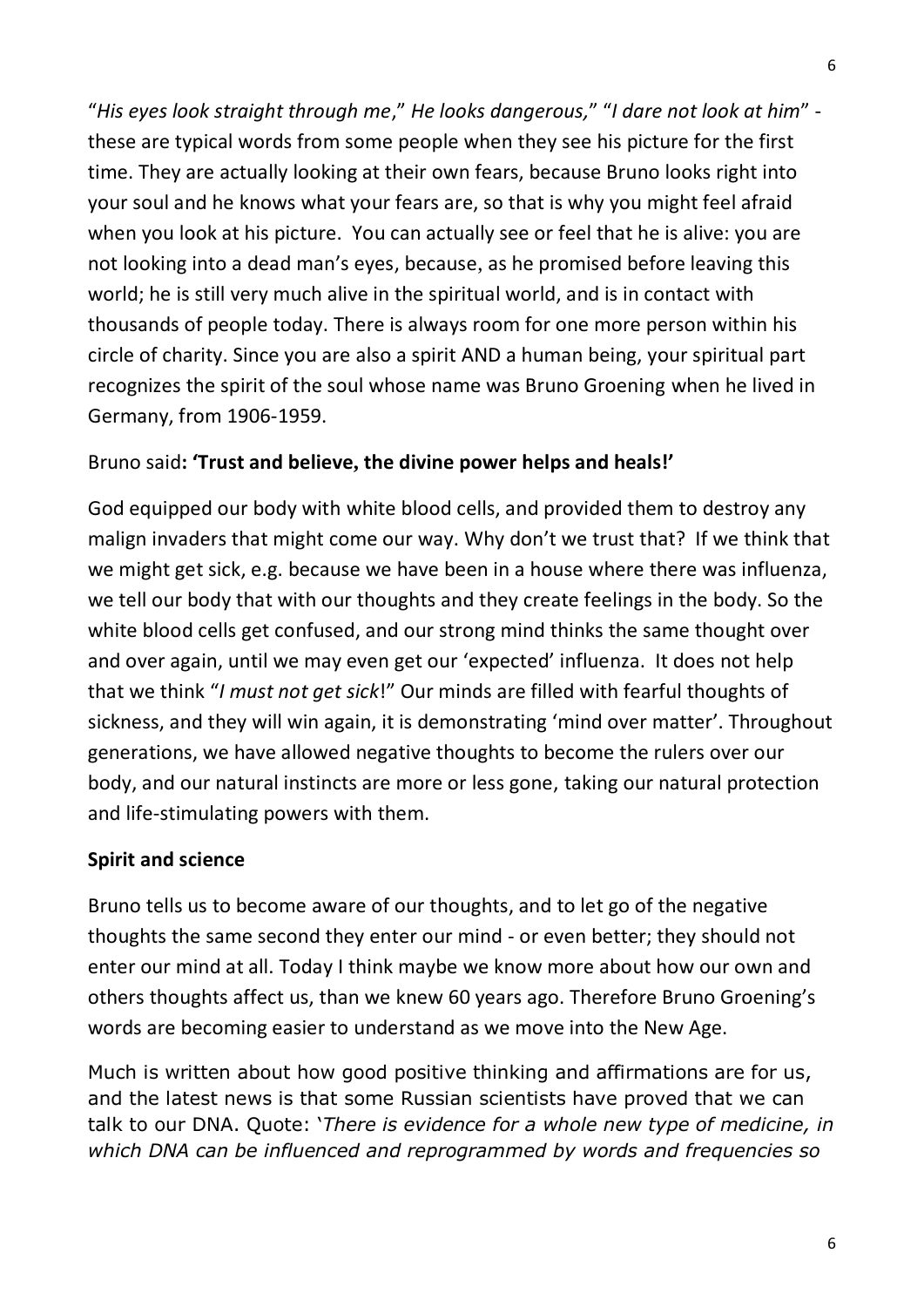*that there is no need for cutting out and replacing single genes'*. This means that we can talk with love to our organs, and contribute to their (our) healing. Many of us have known about this ability, but it is very nice that scientists now come to the same conclusions, don't you agree?

Only 10% of our DNA is used for building proteins. It is this subset of DNA that is of interest to Western researchers, and it is being examined and categorized. The other 90% is considered "junk DNA." The Russian researchers, however, convinced that nature was not dumb, joined linguists and geneticists in a venture to explore that other 90%. Their results and conclusions are revolutionary!

When it comes to the question about what gives life to our cells, I think that we all, at some point in the future, will have to accept the fact that spirit is above all, and that spirit creates the material world. The good thing is that we are spirits first and last, and that, while in a physical body, we have our free will, and can decide what we will believe and think. Our thoughts are powerful tools, and we should be more aware of the thoughts that we take in, that we allow to affect us and thereby also affect our surroundings. We should become more humble, and realize that our ego actually is not helping us much at all on our spiritual path, because what we need is love, plain and simple. Charity is what Bruno Groening showed to his fellow man when he lived in our physical world.

### **This is what you do:**

Sit down peacefully. If you cannot sit, it is o.k. to lie down, but it is very good to sit and have your back unsupported and free. Let go of all thoughts about what you have been doing, and what you are going to do later today, or tomorrow. Let go of thoughts about problems you think you have. Just BE, and let the brain rest. Sit with your feet on the ground and put your hands on your thighs, palms facing up. Do NOT cross your legs or arms, and your hands should not touch each other. If you sit with other people, be aware that you should not touch the other people physically. This is because we all get the appropriate healing individually, and uniquely for each person.

The next thing you do is to contact Bruno Groening, and tell him that you want to be connected to the holy power, to God's healing power. You can do it mentally, you can form a sentence in your mind or you can say it aloud if you wish, or you can do it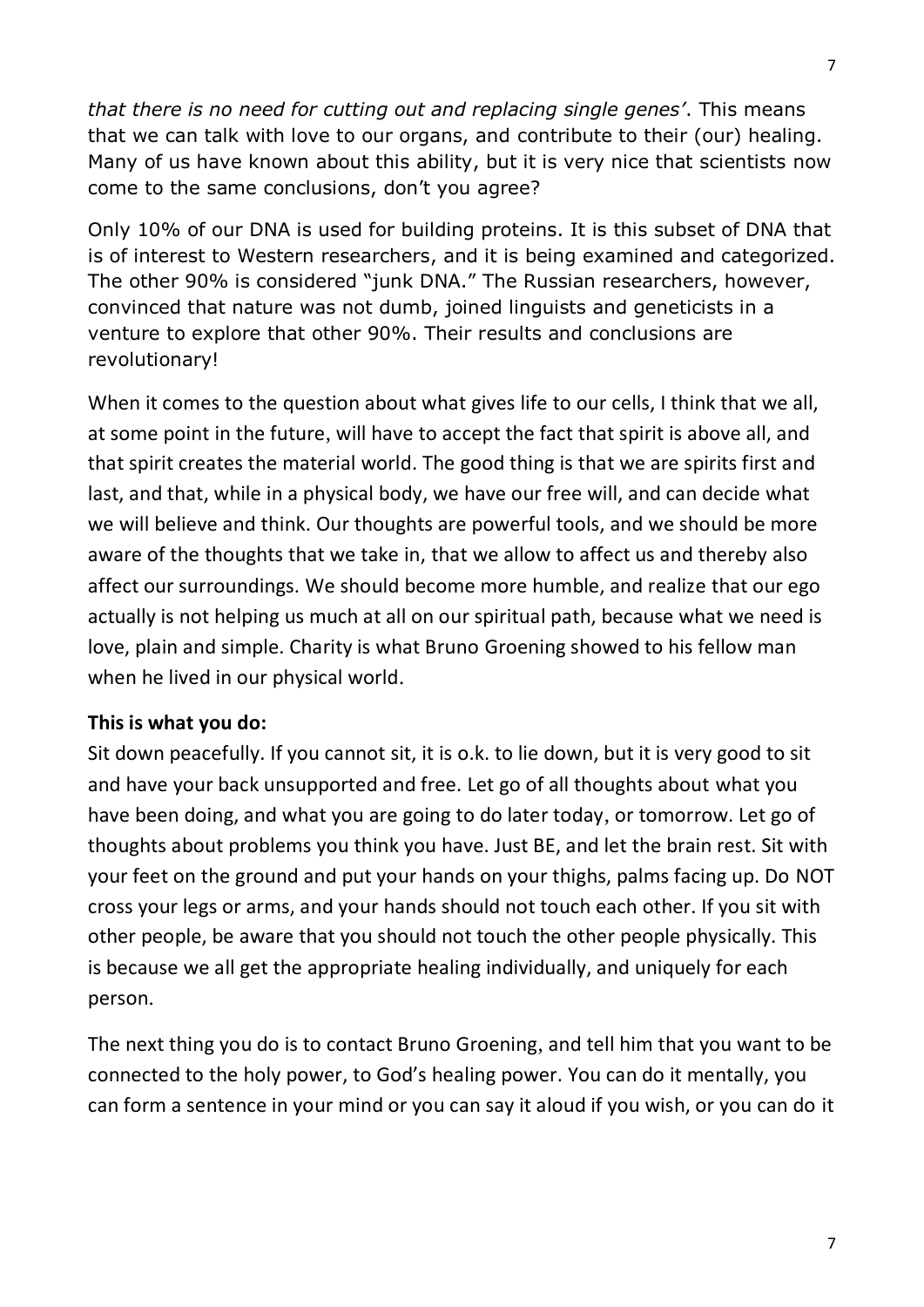simply from your heart. The important thing is that you use your will-power, for it must be something that you honestly want to do.

What immediately happens is that the healing power starts to flow into your body. You might feel it as a current of warmth or cold, or as something else. Let it happen, do not worry or think about how this can happen, because it is not for the mind to understand. It is a gift from God, a gift that we are all entitled to - because we are alive.

The next amazing and wonderful thing you shall do, is to **give all your worries**, sicknesses, diagnoses or whatever it is that is keeping you from living your life to the full, to Bruno Groening. "**Give it to me, because you are sitting on it**" Bruno said. So now, mentally, gather your worries and put them into a waste bag and give it to him.

Do not think that it is bad to give it away to someone else, because Bruno is not just someone. If you give it to another person, in the sense that you talk about your problems, sicknesses or other negative issues, that's not good, because then the person you tell it to, carries it on, and these 'worry-waves' spread like rings in the water, affecting many other people. All things, good or bad, that we give attention to, are somehow being kept alive, or 'maintained' … and by talking about it to someone, we do just that, we perpetuate it.

But to give your worries to Bruno Groening is something quite different. He wants you to do it because he knows what the burden is, where it comes from and what he can do with it to make it disappear for good.

Your challenge from this day onwards is to remember that you have given it away. Do not take it back again by thinking about it, because then you sink back into the old loop of thoughts and negativity. My advice is; if you discover that you are thinking about it once more, remind yourself that you have given it away; "Oh no, I need not worry about that anymore, because I have given it to my friend who can and will help me to clean out whatever it is that has rooted in my body and mind. All I have to do is to take in God's power through my friend, Bruno Groening, who is a transformer of the divine power. Of course it is OK to give it away to him several times, but he heard you the first time, and a process has been started, so trust that…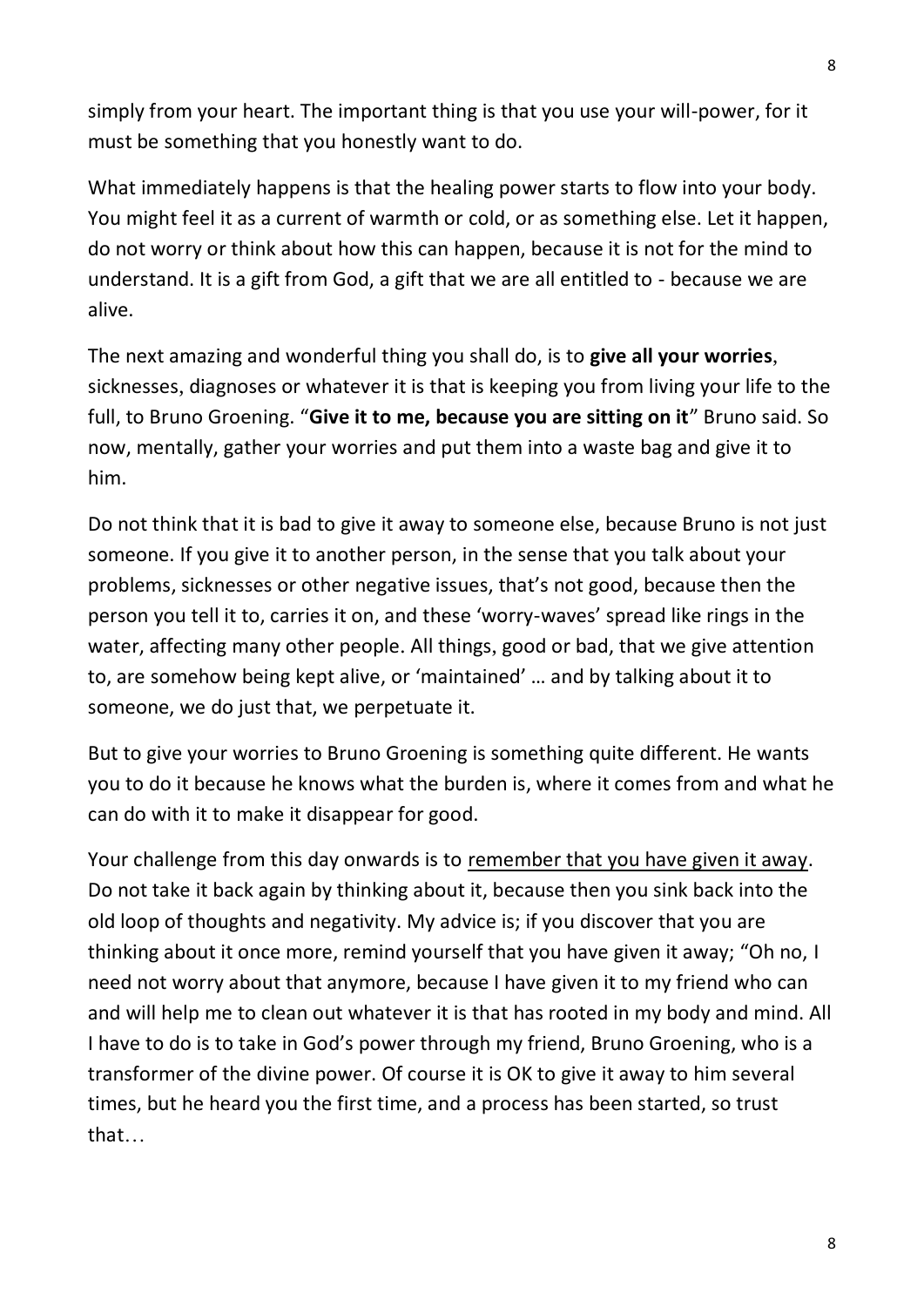To obtain healing the spiritual way is not something that is entirely unknown to us, but we have just forgotten all about it; we have to learn it over again, and Bruno Groening teaches us how. The most important thing we have to learn is *to have trust and to believe*:

# "**Have trust and believe, the healing power helps and heals. There was a distance between God and man. I have built a bridge across that gap, and I invite everybody to come on to this bridge**."

These are powerful words left to us by Bruno Groening.

No one should do this just because somebody else recommends it. Nobody should be talked into doing it. It does not work that way. It works uniquely in each one of us, and each one of us has our own path, our own thread in the tapestry of life, and we all have our own free will. It is all about you, YOU have to convince yourself. Try it, if you feel drawn to it, or if you are curious, and find out for yourself. I just want to give the information to as many people as possible, because such a good thing is very much needed in the world, and there are many seekers out there.

The thing is, that you may not always know what you are looking for until you find it! So maybe you are not able to put it into words. That's how it was for me, anyway…

Just sit down and make contact with Bruno Groening. Let the stream of healing power find its way. Do not be alarmed if you don't feel anything, because it is not necessary to feel anything in particular. It often happens that sensations occur, or even pain, it can be severe pain, or you may have to run for the toilet. Do not despair. It does not last long, and it is only the physical evidence that the process has started. Do not start thinking too much (rather, not at all) because thoughts interfere with the good work that is happening in your body. Know that the power is so strong, but at the same time so gentle that it can remove your health problem – and there is plenty enough of this power, for it never ends, there is no shortage … Allow it to happen.

I hope that I have helped you see how simple it is to come into contact with Bruno, and that you only have to trust him. Spirit rules over matter… Bruno Groening is a powerful transformer of the spiritual healing power, and he is a transformer who forwards the spiritual power from God giving specific, individual help to each person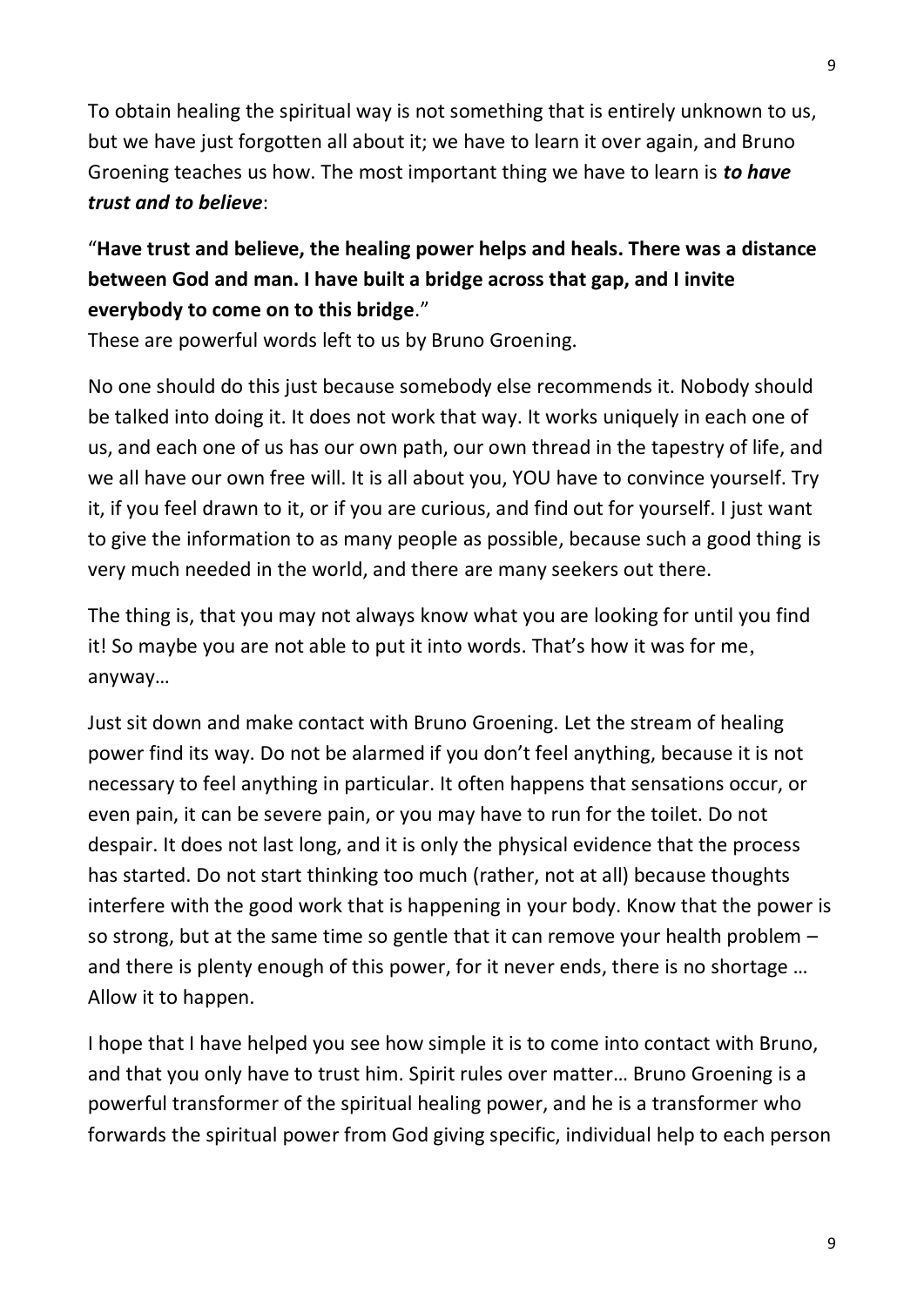making contact with him. Sit in an open posture, not crossing your arms or legs, with hands on thighs, palms facing up. Do not strain yourself, but relax and enjoy this time of the day. Maybe you feel slight sensations in your body, maybe a kind of electricity in arms and/or legs; warmth, cold or something else. Sit for ten minutes or more, as often as you like.

Do not judge, just sit and be happy and confident! You are in contact with a soul who has a specific task, who only wants your best interests, someone who you can really trust, who will help you.

If you are feeling pain or discomfort, be assured that it is fine, it is actually very good, it is just like it should be, it is merely '*regulations'*, - a healing reaction - it is the cleaning, draining process. These regulations can also be felt like a diminishing, a reduction of the sickness you have given away. You may feel sick, you might throw up or even get symptoms of illness… But do not worry, it is only the cleansing that has started.

## **I was healed**

In 1999 I had an illness that the doctors could neither heal nor diagnose. I got very sick with a high fever for a week, plus swellings and skin rashes, after living too long in a house with water damage. I was placed in isolation in the hospital, and many doctors examined me. After I had been tested for all kind of illnesses, including HIV (!) they lost interest in me. I got some relief from herbs that I had smuggled into the hospital, and I was sent home.

I had acupuncture and healing, which helped for the blood pressure and weakness, but I was still not well. Two months later I found Bruno, and for the next year or so I felt pain in my left kidney each time I sat down to receive the power. My left kidney had always been weak. After that year I have never felt pain there again, and I do not need to get up during the night. Eight months after I found him, I attended a Bruno summer healing camp, where my illness was fully 'cleaned out'. I got acutely sick, with vomiting, fever, and skin rashes as before. But after 24 hours I was completely regenerated, and have never had any symptoms again.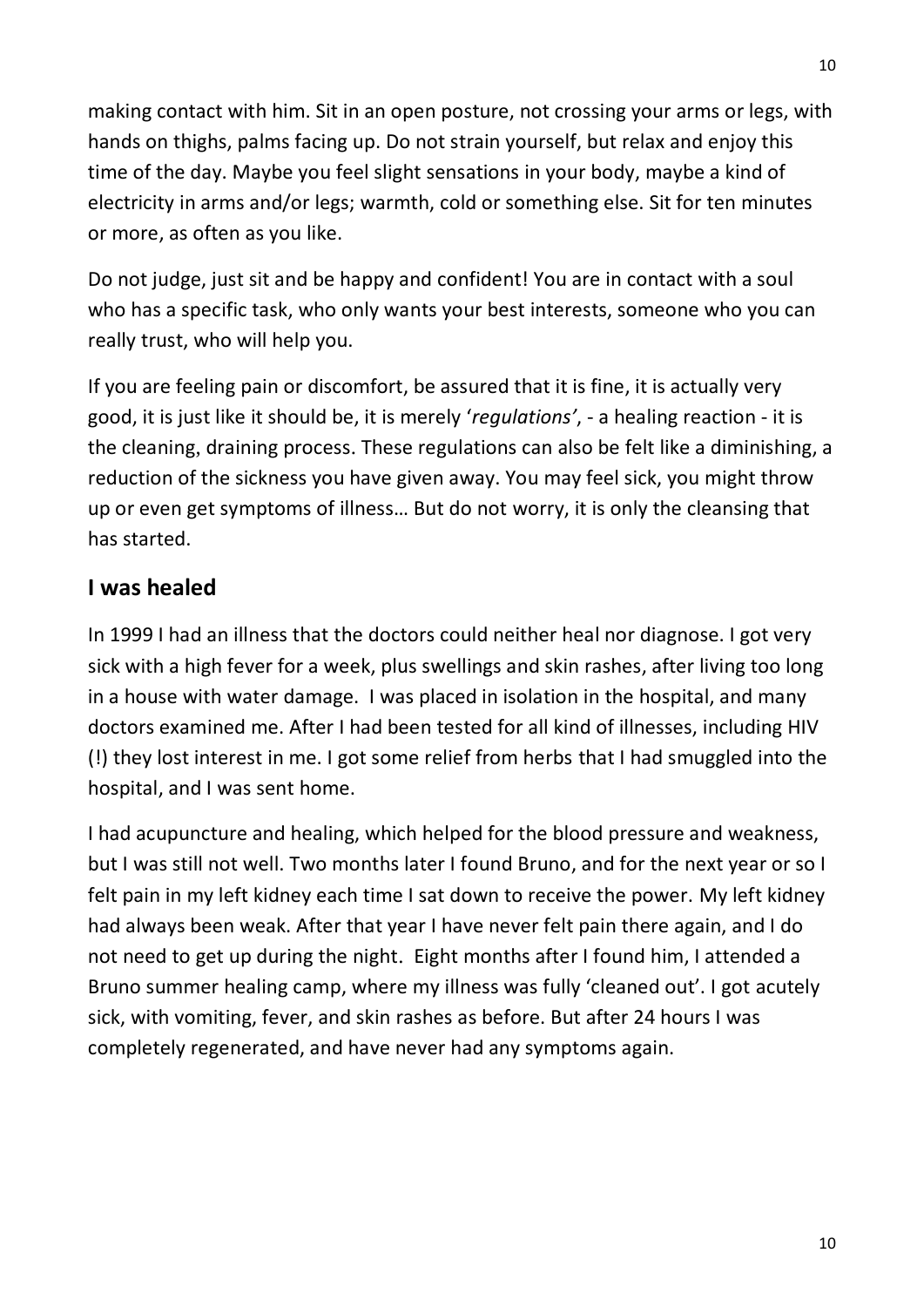Bruno Groening, who called himself 'Gods little helper', wants to help us, and he impartially helps everybody who asks him for help and really wants it: not only in the mind, but sincerely from the heart.

Do not think about how, or in what order healing may happen, or how long it takes. A problem that has manifested in the human body may need a very long time to be cleansed. Do not have any strong opinion about the healing process, just 'go with the flow'. It may even go quickly…

By having too many questions in your mind, you might prevent the good power's help. This is because the **mind cannot possibly understand** what's happening, spiritual gifts can only be gratefully received, not intellectually understood. You cannot find an answer by thinking. Let go of thoughts in order to be open to the healing; leave your senses 'on hold'. Do not bother your brain with the problem; throw the problem out of your brain. Let the brain rest. Tell yourself that you are well taken care of: that you are safe, that you can stop fighting and allow the healing.

'Allowing' in this sense, means to have confidence, not to demand anything, and to just be thankful.

Bruno always said: **"Do not thank me, thank God, who is the only healer".**

Bruno saw right through people, he saw their past, their future and the cause of their illness, he also knew the date a person would die. He still sees through us. You may have already felt it. Some people think he looks 'dangerous', but that is only because they are seeing their own fears, mirrored and reflected back to them.

Looking at this man, Bruno Groening, who lived in a time of great poverty and misery, it is hard to understand that he never felt tempted to become rich and famous, to enjoy the material power that he could have had. Talents like his could give a person great power, but he was not even slightly interested in that. He wanted and still wants to help people to come on to the bridge that he has built between man and God, well aware of his part in the struggle between good and evil. He said; "I am the person who sows peace on this earth, again and again, and who will also harvest it. I am not 'Groening'… That is (only) the name people have given my body. But who I really am, people will not recognize … until my body is no longer here."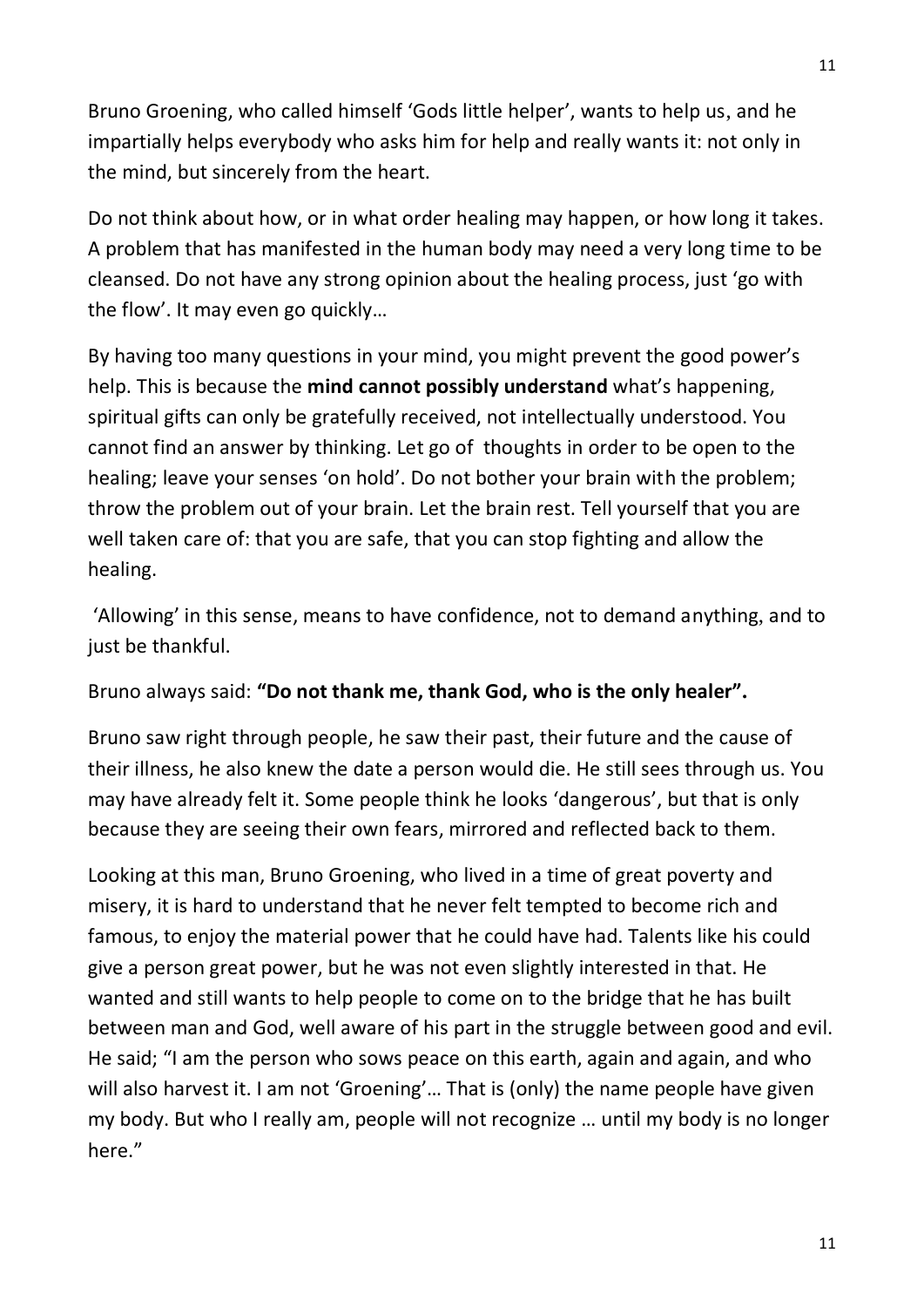# **"I call for a great turnaround! Come up and cross over, I have built a bridge for you. It is a bridge that leads man away from the path of suffering onto the divine path".**

Many of us recognize words spoken by religious leaders and clerics and their demonstrations of power. Let us forget about that, it belongs to the past. Look within yourself, where the divine is hidden. With the help of Bruno, our own divinity no longer need be hidden; it is time that we recognize our own divinity. Bruno allows us to experience God's power and to learn that God really is within us, and that contact to God within us may grow if we let it happen, and if we understand the laws of nature and charity.

# "**I will help and heal: - I myself do nothing, but I know that the powers flow to me, and that I can make use of this to heal people**."

And you and I can say: "*I want help and healing and divine guidance, I know that the divine power flows to me from the transformer I am connected to, and that I can receive help and healing".* Bruno keeps his promise, and I think you will be pleasantly surprised at how quickly help arrives.

When you sit and 'tune in' to the power, it is easy to search your mind for logical explanations, to rack the brain for understanding. Do not do that. Trust that you have a channel, tailored especially for you to receive spiritual power; and have faith and confidence that it is perfect; trying to understand it intellectually will only stop the good process.

Bruno recharges your battery, and you will always be able to obtain the power by contacting him. He also said**," A person who I have once been in contact with can always get in touch with me again for the rest of his or her life**".

**Bruno can help you with things other than health**. You may ask him to help you with practical matters, e.g. with exams, or to lift something heavy or to make the garden look nice. Such experiences will make you realize that spirit really rules the matter.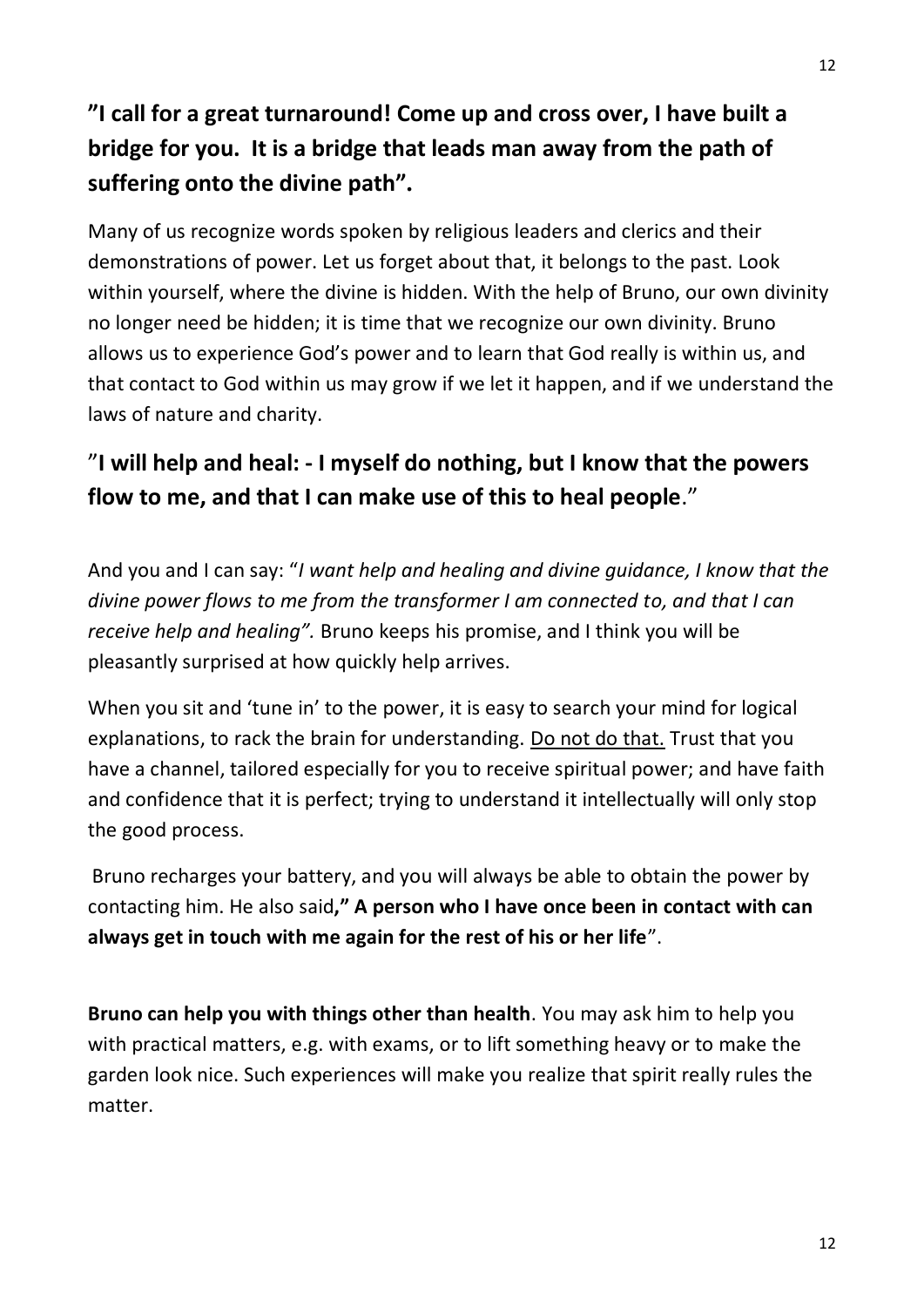But never 'pray' to Bruno as if he were God, just talk to him as you might do to *a good friend.* With this helper in your life you will experience what can be called divine guidance, not just any kind of help, but the right kind of help which will make you become the person God meant you to be.

Be aware of your mental blockages, and each time you discover doubt or frustration because you can't understand something - give it away to Bruno, so that your channel is open again. Make your doorway high and wide. Forget all irritations, and give them to Bruno, and give him your doubts.

Bruno says: "**If you cannot believe, then I will believe for you, and if you cannot pray, I will pray for you**. What do you say, how much better can it get? I ask. But, you must ask him for the help yourself, it does not happen automatically.

After all, we are the ones who are the pupils here. Bruno is not in danger, but we are.

When you talk to your helper, you do not need to form words, as long as you have your prayer in your heart.

Days may come that are extra challenging, as they do for all of us. When this happens, you can ask Bruno to be with you, to take your hand and walk with you, just like you would ask a sister or a friend. The difference is that you do not see him with your physical eyes.

# **The choices we make**

All day long we make choices, some more important than others. Some of them we are conscious about, but many choices we are not aware of, we do not even know that we make them.

I will give an example: Maybe we get a negative remark from someone, so what do we do? Often what happens is that we take in what is being said, we get a feeling of being unjustly treated, it feels bad, but we hide that, and we start to think about what we might answer in order to defend ourselves. A lot of decisions are made in no time, and they are made from an old defensive pattern in our mind. Depending on who said it (what the person means to us), and how much it hurts, different 'grades' of 'punishment' may very well start to build up in our 'defense system'… But what if we had not 'taken in' the remark? What if you were able in a split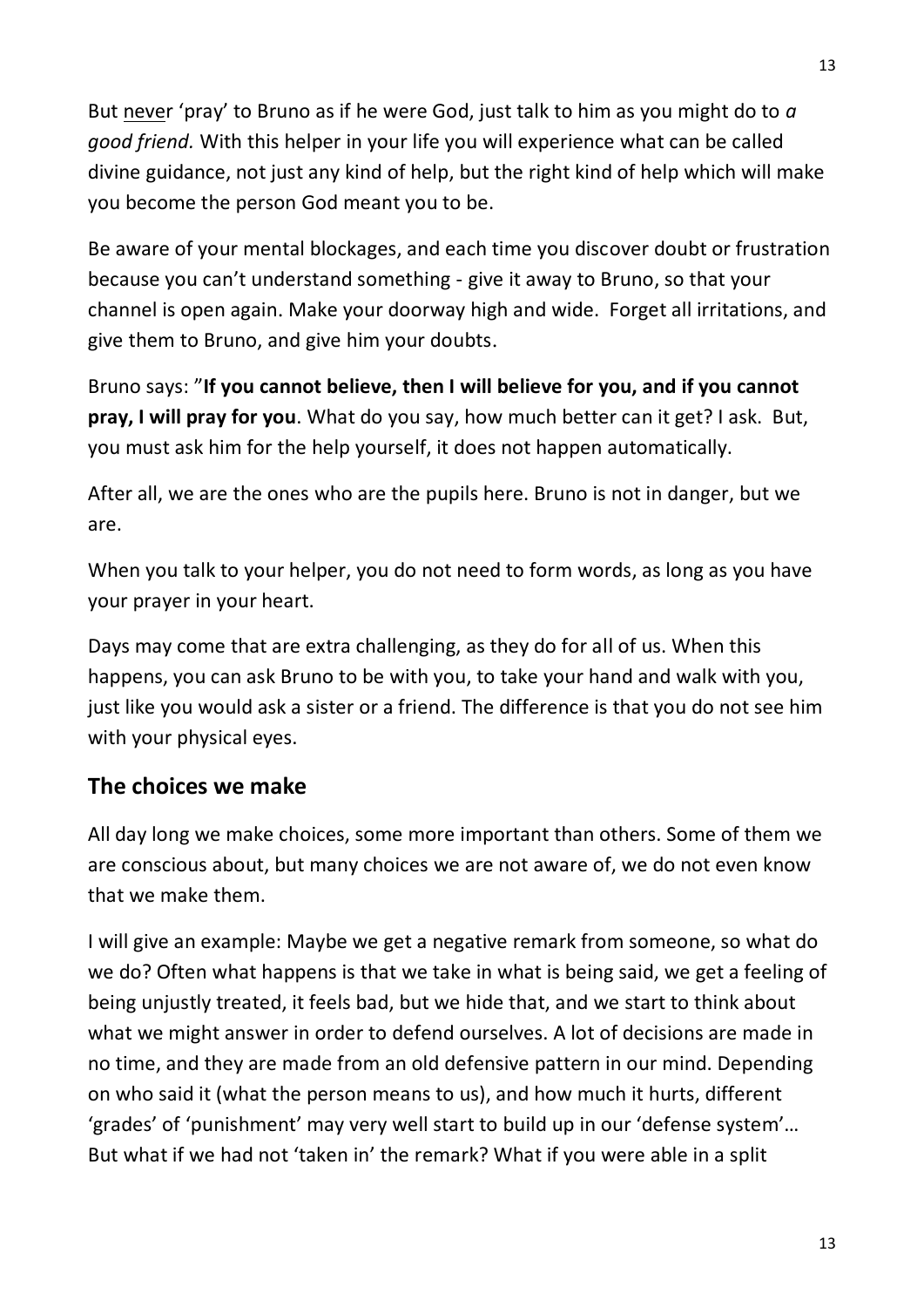second, to see the 'flavour' of this saying – and see that it was dark and hurtful; and what if you were able to let it fall on deaf ears? Then no answer would be required. For as soon as you choose to answer, you signal to the other person that you have accepted their challenge, and you are in the 'fight.'

This is just an example of choices we make without being aware of choosing. But it is not impolite to choose not to answer nastiness. It is the only right thing to do. Work out how to see what is offered to you, and become more selective about what you take in, in order to receive only the best for your soul and for your spiritual development.

### **Our thoughts and what they do to us**

We tend to think that the thoughts we think are our own thoughts. They are not. They are sent to us, and it is up to us whether we take them in or not. This is another important part of Bruno Groening's teachings. This fact is widely contested, because most people would claim that their thoughts are their own 'personal property'. But we are a result of all the thoughts we have taken in throughout our lives. The power of thought has shaped us, given us the place we have in the family, in society and in our work. We have exchanged thoughts with others and have thus shaped our history and everything around us. It happens all the time, we are all writing history together. We may believe that our thoughts are our own creations, but it is not true. This fact could create hopelessness, a feeling that that we cannot steer our own path, that it does not matter what we do. But the truth is that we can, by choosing which thoughts we want to take in and to accept as our own, and which thoughts we let fall on deaf ears. Those things we give our attention to, we also give energy to. Be aware of what you give your energy to!

Thoughts and opinions that we take in, we somehow pass on to others. Bruno Groening teaches us how evil thoughts can build up and lead to violent actions and even make us do things that no-one would believe. An example from the real world: A man, whose neighbor had a dog, got irritated because the dog came roaming around in his garden, although not harming anyone in any way. It happened several times, and the man told his neighbor that he did not like it. But it happened again, and the man got really irate. He warned his neighbor that he would shoot the dog if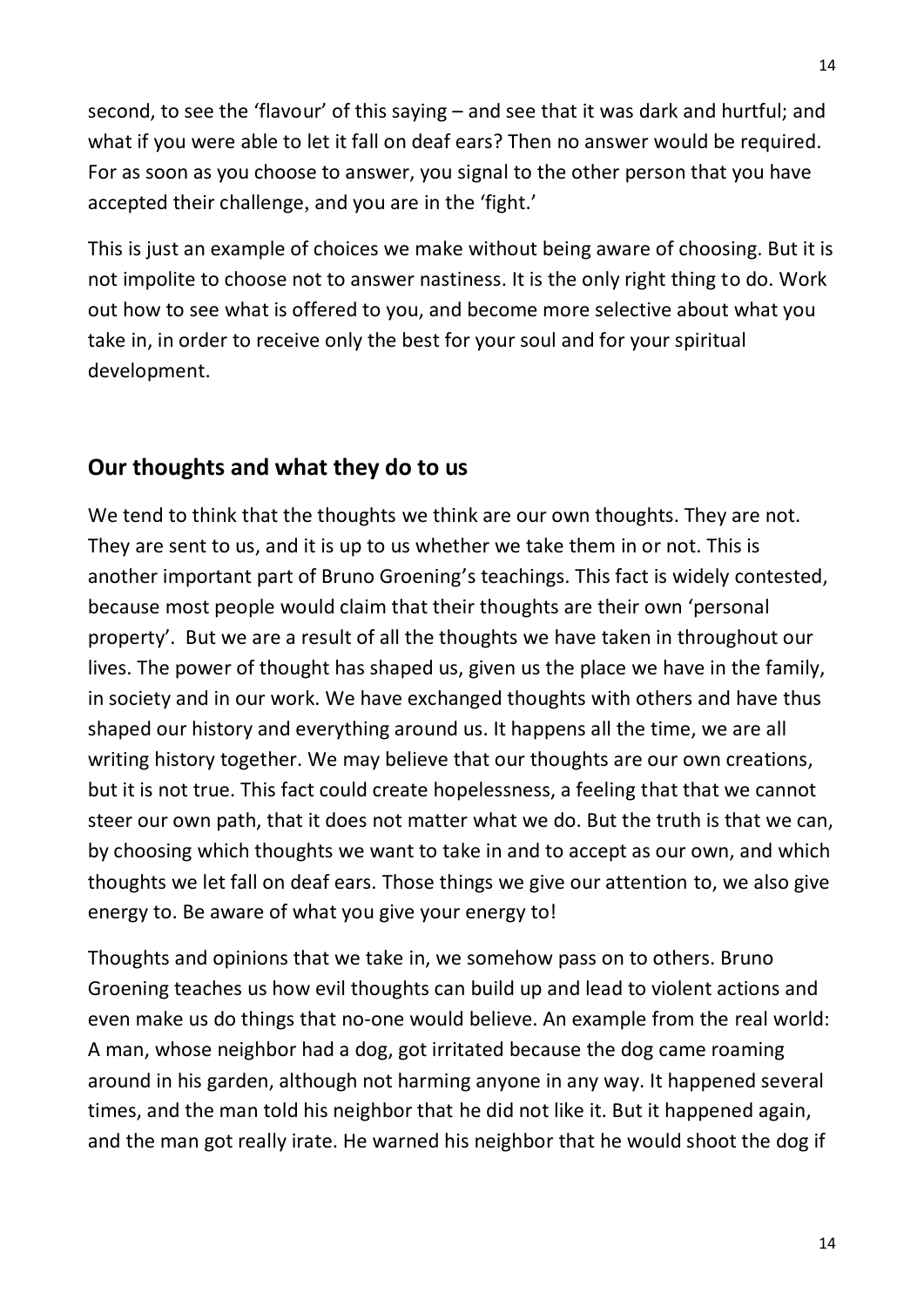it happened again. He took in a lot of irritation and hate through his mind, it grew and grew, and the man let it grow. One day the bucket was full. The dog came into his garden again, altogether maybe 20 times. The man had seen himself, in his imagination, so many times; shooting that 'damned dog' (a dear 10 year-old Labrador, family dog) so he took his gun and actually killed the dog! That story really reminds me of Bruno Groening's teachings about evil thoughts and what they can do to us; we take in what we accept, and then we act upon our own will. The man let evil drive him to this action, so evil had taken over. This man, himself a dog owner (!) was probably also astonished afterwards, that he had been able to kill his neighbor's beloved family member. Hatred made him do it, and self-righteousness. He actually had the law on his side  $-$  a law over 100 years old in Denmark - saying that a landowner can shoot animals that stray over their land.

What we take in, we pass on to other people; maybe not right away, but eventually, it is a law of nature. A good example is gossip; 'nothing' travels faster than that, right? Most of us recognize it; we hear pf some scandal, and we pick up the phone, and the first thing we say is. "have you heard about this?" Very soon everybody knows, and it is the 'theme of the month', and every little detail, true or not, is being taken in and passed along.

Bruno Groening was a victim of gossip and false rumors in his lifetime, that ruined his plans to build healing centers, but he never acted upon it. We all know about the attitude "do not think that you are better than us!" Doctors, politicians and journalists all did their best to throw dirt on to this little man, who had only one task, one wish for his life; to help humanity back on to the right track.

This is the thing; we need to be in contact with the spiritual part of ourselves, because without this vital contact, we tend to move in a wrong direction. We all know that material things do not last, we observe that with our own eyes, nevertheless we tend to base our lives upon them. That is very shortsighted of us.

### **My own experiences of help via Bruno Groening**

'Cleaning out' of diseases, including cancer, help for my children, for my grandchildren, for strangers, being in the right place at the right time, gaining more inner peace, trusting the good in people, help with a stuck toilet, help to get rid of a smell in my flat, help for a sister who had a cancer diagnosis, help with an acute dog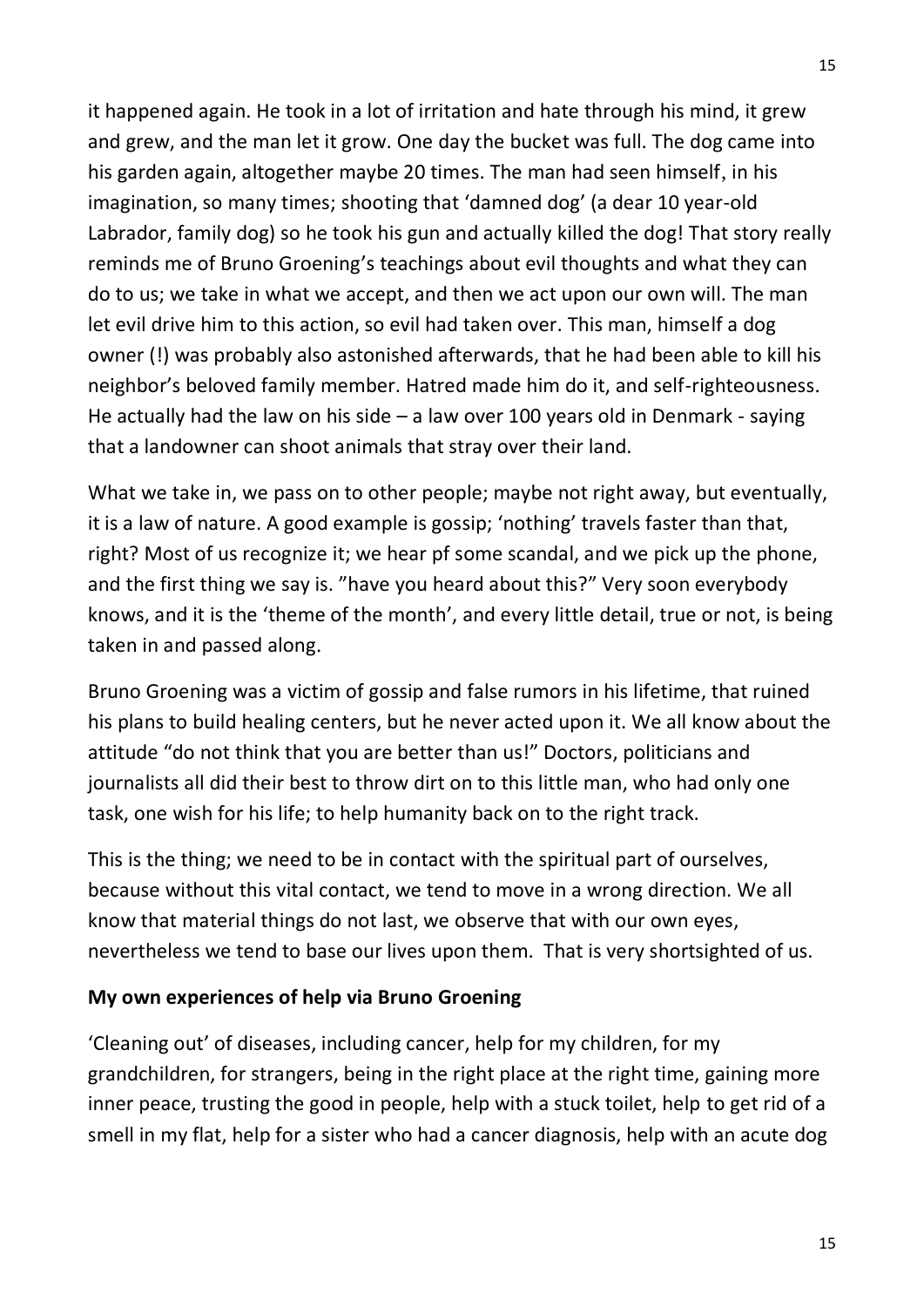leash problem, help in traffic, help with gardening, getting things done in an astonishingly easy way, help when lifting something heavy, help in a banking matter, help at work, with personal development and much, much more.

*There is a lot of information about Bruno Groening on the internet. at [www.bruno-groening-stiftung.org,](http://www.bruno-groening-stiftung.org/)where you will find a lot of pictures from the time he lived.*

#### **How I found Bruno Groening**:

After I had studied yoga, herbs, vitamins and minerals and all kind of alternative treatments for many years, I happened one day to find a picture of a man in a magazine, a portrait. His eyes were intense and kind at the same time, and they went through me. I could not take my eyes off the picture, because it was so 'alive'.

I had been planning for some time to start a meditation group, and several of my clients were waiting for it to start up. I could not get started because I wanted something meaningful, and I had no interest in having a group where people would casually talk in the breaks about all kind of wellmeaning rituals and beliefs and treatments that so many people found interesting to discuss.

Later I understood why, because Bruno says: "You people try everything. You say to each other; 'Oh, you must try this', and 'have you tried that?' STOP trying, and do what you need to do, allow the power of God to enter your body and mind". I finally knew what my 'meditation group' should focus on, namely 'the real thing', no more experimenting, no more intellectual talk, no more opinions.

The minute I saw Bruno Groening's eyes, I knew that I had found something unique and special, something real and true. I read the article about him, and I sat down, with my arms and feet apart, hands on my thighs, palms up, and thought of this man, asking him to connect me to God. I now know it is not a secret, nothing new, but is something that I had just forgotten. I immediately felt a kind of electric stream in my hands, especially in my left hand, and a tingling feeling up my spine, and I felt a pressure in my temples. It was a new feeling, and it was very concrete, very real. A real sensation, as if Life itself was entering my body. 'I have to know more', I thought. I had found Bruno Groening, the helper who teaches everybody who asks, that we are spirit in a body lent to us by God. I felt those things in my body, but in addition to that, I grasped something that I cannot put into words. It is of another realm, it is spiritual, very real, very near to me, like waking up a part in me that had been lying dormant throughout my whole life. Now I know that it probably has been dormant throughout many lives. I feel it is urgent that I acknowledge it and begin to trust it and use it in my life. I had found my helper. It is that simple: once you have seen him and made contact, he is your helper whenever you ask.